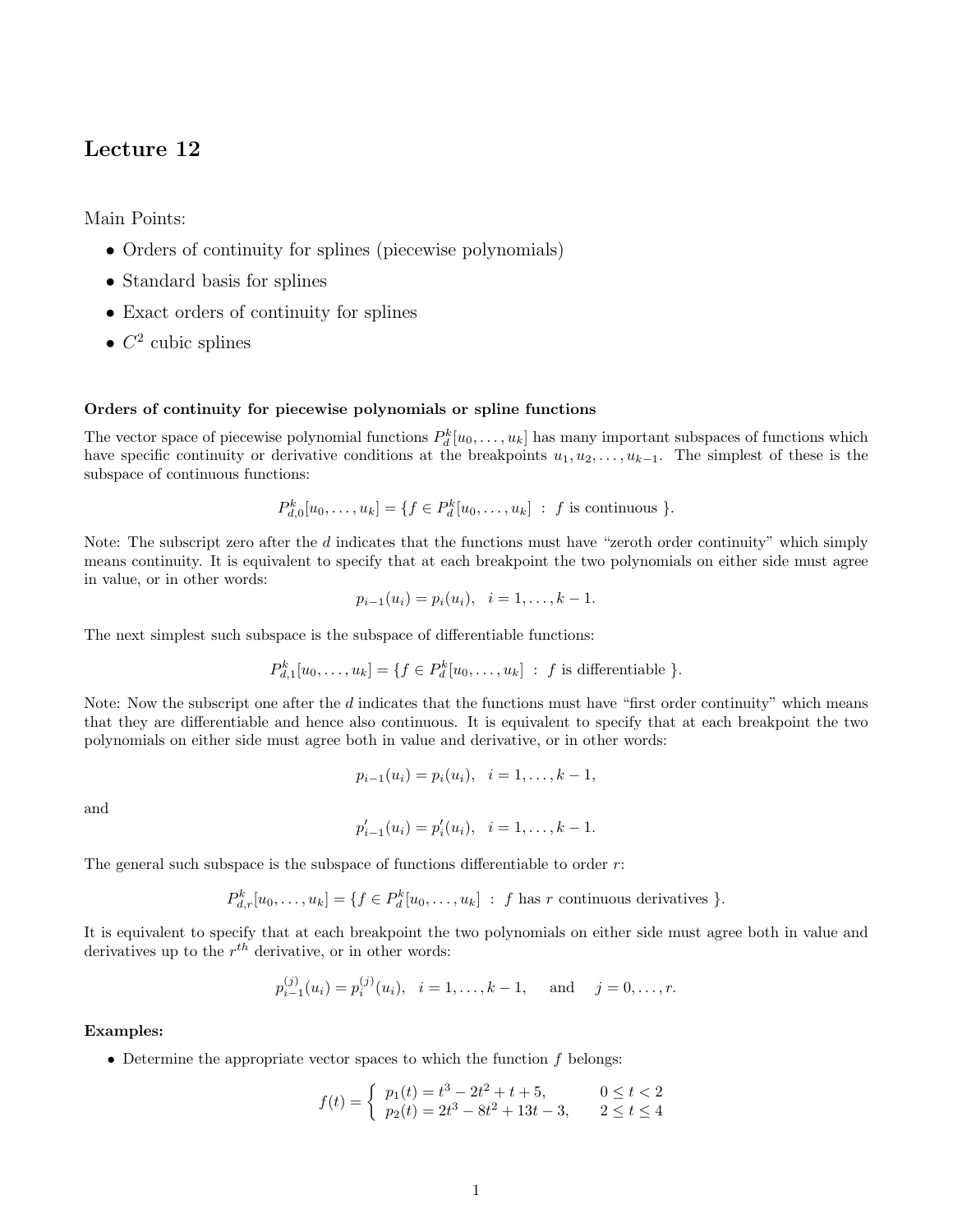First, we can say that since f consists of cubic polynomials on the sequence of intervals  $[0, 2, 4]$  that f is in the vector space  $P_3^2[0, 2, 4]$ . Beyond that, we need to know if f is continuous or differentiable to some order. To check continuity we find that

$$
p_1(2) = 7 = p_2(2)
$$

and thus  $f(t)$  is continuous at  $t = 2$ , so we know also that f is in  $P_{3,0}^2[0, 2, 4]$ . Next, we find the following derivatives:

$$
p'_1(t) = 3t^2 - 4t + 1, \ p'_1(2) = 5, \quad p'_2(t) = 6t^2 - 16t + 13, \ p'_2(2) = 5
$$

$$
p''_1(t) = 6t - 4, \ p''_1(2) = 8, \quad p''_2(t) = 12t - 16, \ p''_2(2) = 8
$$

$$
p'''_1(t) = 6, \ p'''_1(2) = 6, \quad p'''_2(t) = 12, \ p'''_2(2) = 12.
$$

We can see that the derivatives match at  $t = 2$  up to order 2, so the function f has two continuous derivatives and is in the vector space  $P_{3,2}^2[0,2,4]$ . Note: this last vector space is the most specific, since it requires two continuous derivatives. This is a subspace of  $P_{3,1}^2[0, 2, 4]$ , which also contains f. In fact, all of these vector space can be put into the sequence of subspaces:

$$
P_{3,2}^2[0,2,4] \subset P_{3,1}^2[0,2,4] \subset P_{3,0}^2[0,2,4] \subset P_3^2[0,2,4].
$$

# Standard basis and dimension of  $P^k_{d,r}[u_0,\ldots,u_k]$ :

The standard basis of  $P_{d,r}^k[u_0,\ldots,u_k]$  is constructed from the standard basis of  $P_d$  together with shifted power functions of degree d down to degree  $r + 1$ :

$$
\{1, t, t^2, \ldots, t^d, (t-u_1)_+^d, \ldots, (t-u_1)_+^{r+1}, \ldots, (t-u_{k-1})_+^d, \ldots, (t-u_{k-1})_+^{r+1}\}.
$$

The dimension of  $P_{d,r}^k[u_0,\ldots,u_k]$  is thus:

$$
\dim(P_{d,r}^k[u_0,\ldots,u_k]) = d+1+(d-r)(k-1).
$$

### Examples:

- Let  $V = P_{3,2}^4[0,1,2,3,4]$ . Then V has basis  $\{1, t, t^2, t^3, (t-1)_+^3, (t-2)_+^3, (t-3)_+^3\}$  and dimension 7. 3,2
- Let  $V = P_{2,0}^4[0,1,2,3,4]$ . Then V has basis  $\{1, t, t^2, (t-1)_+^2, (t-1)_+^1, (t-2)_+^2, (t-2)_+^1, (t-3)_+^2, (t-3)_+^1\}$  and dimension 9.
- Let  $V = P_{4,1}^3[0,1,2,3]$ . Then V has basis  $\{1, t, t^2, t^3, t^4, (t-1)_+^4, (t-1)_+^3, (t-1)_+^2, (t-2)_+^4, (t-2)_+^3, (t-2)_+^2\}$ and dimension 11.
- The function  $f$  from a previous example

$$
f(t) = \begin{cases} p_1(t) = t^3 - 2t^2 + t + 5, & 0 \le t < 2\\ p_2(t) = 2t^3 - 8t^2 + 13t - 3, & 2 \le t \le 4 \end{cases}
$$

was shown to be in the vector space  $P_{3,2}^2[0, 2, 4]$ . We can express f as a linear combination of the basis:

$$
\{1, t, t^2, t^3, (t-2)_+^3\},\
$$

we need to find coefficients so that

$$
f(t) = a_0 + a_1t + a_2t^2 + a_3t^3 + a_4(t - 2)^3_+.
$$

Clearly, the first 4 coefficients determine the polynomial  $p_1(t)$  on the first interval  $[0, 2)$ . This means we have:

$$
f(t) = 5 + t - 2t^2 + t^3 + a_4(t - 2)^3_+.
$$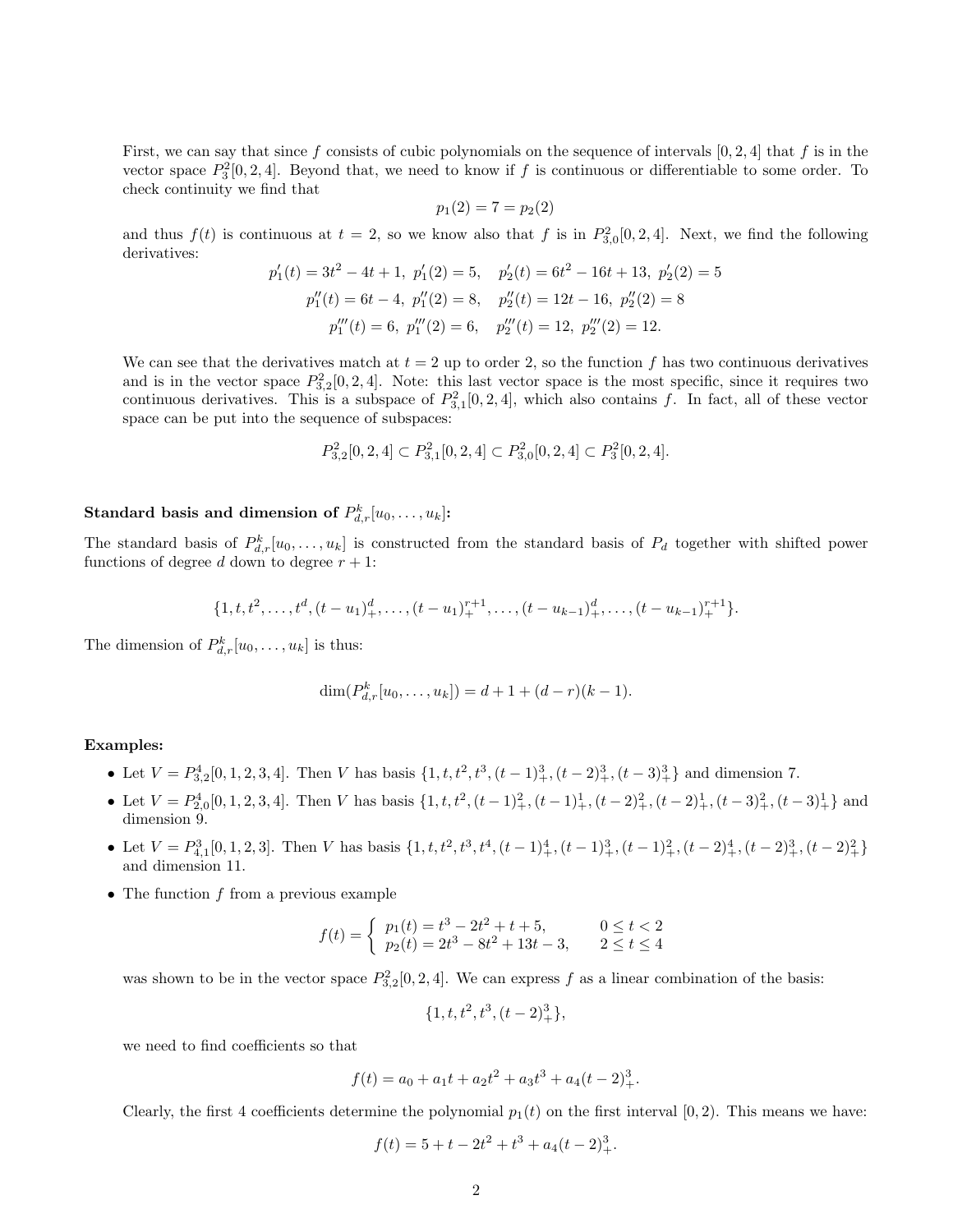To obtain the correct values for f on the second subinterval, we need to have

$$
a_4(t-2)^3_+ = p_2(t) - p_1(t) = t^3 - 6t^2 + 12t - 8 = (t-2)^3,
$$

and so we see that  $a_4 = 1$  and we have:

$$
f(t) = 5 + t - 2t^2 + t^3 + (t - 2)^3_+.
$$

#### Exact order of continuity of shifted power functions

We say a function  $f(t)$  has order of continuity r at  $t = c$  if f is continuous at  $t = c$  and each of the derivative functions  $f', f'', \ldots, f^{(r)}$  are continuous at  $t = c$ . If, in addition, the function  $f^{(r+1)}$  is not continuous at  $t = c$ , then we say that f has exact order of continuity r at  $t = c$ . If f and all of its derivatives are continuous at  $t = c$  then we say f has infinite order of continuity, or simply f is continuous to all orders at  $t = c$ .

The shifted power function  $(t - c)_+^k$  is continuous to all orders at all points not equal to c, and can be seen to have exact order of continuity  $k - 1$  at  $t = c$ .

If we let  $f(t) = (t - c)_+^k$  then the derivatives of f are:

$$
f'(t) = k(t - c)_{+}^{k-1}, f''(t) = k(k - 1)(t - c)_{+}^{k-2}, \dots, f^{(k-1)}(t) = k!(t - c)_{+}^{1}.
$$

Note: The function  $f(t) = (t - c)^{1}$  is not differentiable at  $t = c$ , although it is continuous there. The function  $f(t) = (t - c)^0_+$  is neither continuous nor differentiable at  $t = c$ .

Note: The standard basis of  $P_{d,r}^k[u_0,\ldots,u_k]$  can be obtained from the standard basis of  $P_d^k[u_0,\ldots,u_k]$  by simply removing the functions which have the incorrect orders of continuity. In particular, the functions  $(t-c)^{r}_{+}$  have order of continuity  $r - 1$  which is one lower than required. Hence all of those functions and lower powers do not belong. This is not a general rule, but rather, it is a special property of this particular collection of bases. Other collections of bases can be found at the opposite extreme, for instance the first basis of ordered k-tuples that we gave for  $P_d^k$ corresponds only to discontinuous functions. Thus it is impossible to remove any functions from this basis and end up with a basis of  $P_{d,r}^k[u_0,\ldots,u_k]$ .

#### Examples:

- The function  $f(t) = (t-2)^2$  has exact order of continuity 1 at  $t = 2$ . This means that the first derivative  $f'(t) = 2(t-2)^{1}_{+}$  exists and is continuous at  $t = 2$  but that the second derivative fails to exist at  $t = 2$ . Note that it is tempting to say that since the function can be differentiated almost everywhere (except at  $t = 2$ ) and can be given by the formula  $2(t-2)^0_+$  away from  $t = 2$ , that this is the second derivative of f. But the function  $2(t-2)^0_+$  is defined and equal to 2 at  $t=2$ , but  $f'(t)$  does not have a value there, so the two functions do not agree, and  $f'$  fails to be differentiable.
- The standard basis of  $P_2^3[0, 2, 4, 6]$  is

$$
\{1, t, t^{2}, (t-2)_{+}^{2}, (t-2)_{+}^{1}, (t-2)_{+}^{0}, (t-4)_{+}^{2}, (t-4)_{+}^{1}, (t-4)_{+}^{0}\}.
$$

In order to obtain a basis for  $P_{2,0}^3[0, 2, 4, 6]$  we can simply throw out the discontinuous functions from the previous basis to obtain:

$$
\{1, t, t^{2}, (t-2)_{+}^{2}, (t-2)_{+}^{1}, (t-4)_{+}^{2}, (t-4)_{+}^{1}\}.
$$

In order to obtain a basis for  $P_{2,1}^3[0, 2, 4, 6]$  we can simply throw out the nondifferentiable functions from the previous basis to obtain:

$$
\{1, t, t^2, (t-2)_+^2, (t-4)_+^2\}.
$$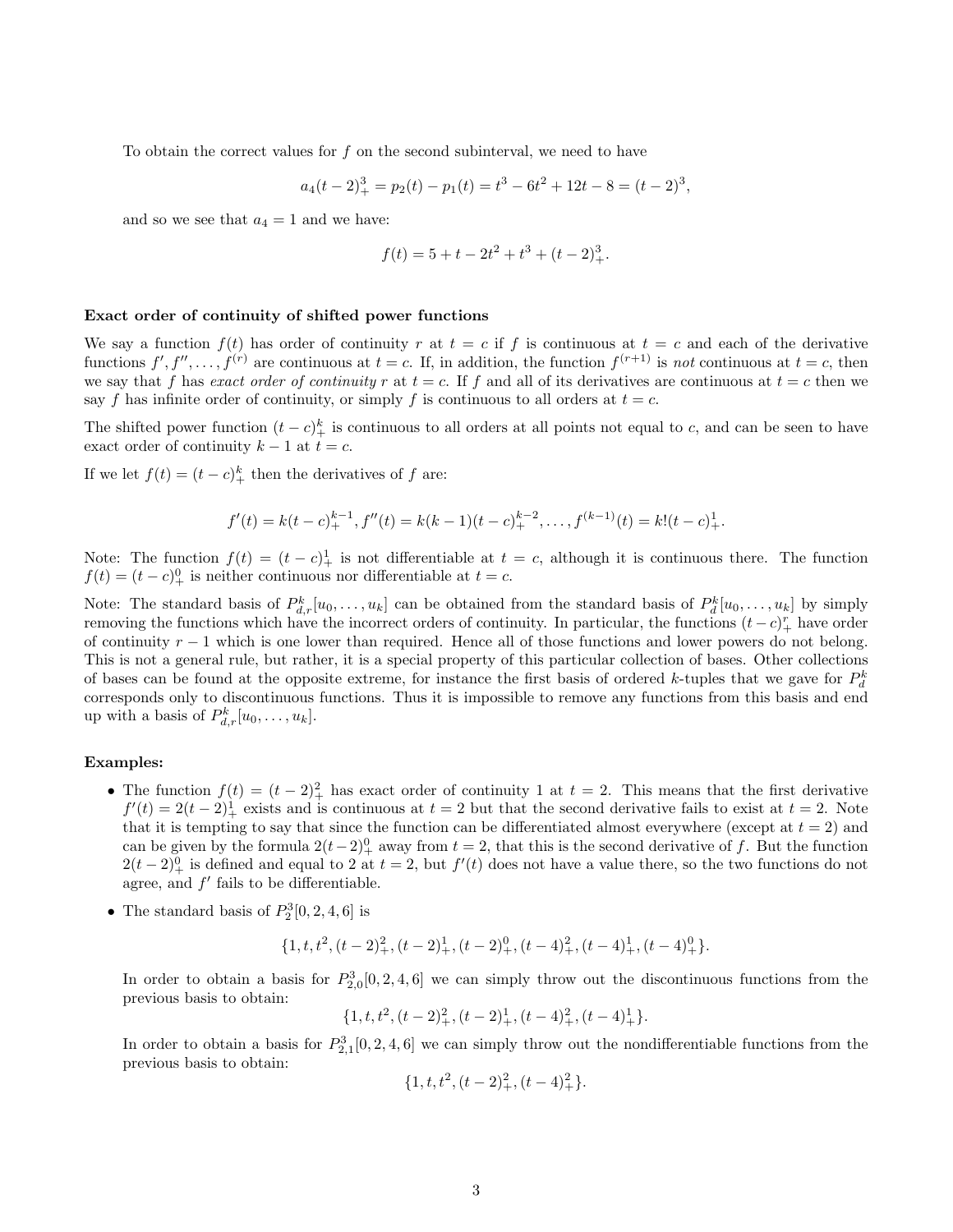• A different basis of  $P_2^3[0, 2, 4, 6]$  is the one that corresponds to the set of ordered triples:

 $\{(1,0,0), (t, 0, 0), (t^2, 0, 0), (0, 1, 0), (0, t, 0), (0, t^2, 0), (0, 0, 1), (0, 0, t), (0, 0, t^2)\}\$ 

Note that the functions corresponding to these triples, defined on the sequence of intervals  $[0, 2, 4, 6]$ , are all discontinuous and hence no subset of this basis will be a basis of the continuous or differentiable subspaces above.

# **Proof of standard basis for**  $V = P_{d,r}^k[u_0, \ldots, u_k]$ .

We will verify that the standard basis spans V and is linearly independent. For the spanning property we need to show that any function in V can be written as a linear combination of the basis functions. Let  $f \in V$ . Then f is a piecewise polynomial which corresponds to a k-tuple of polynomial functions  $(p_1, p_2, \ldots, p_k)$  with the property:

$$
p_{i-1}^{(j)}(u_i) = p_i^{(j)}(u_i), \quad i = 1, \ldots, k-1, \quad \text{and} \quad j = 0, \ldots, r.
$$

Recall that we can write such a  $k$ -tuple as:

$$
(p_1, p_2,..., p_k) = (p_1, p_1,..., p_1) + (0, p_2 - p_1,..., p_2 - p_1) + (0, 0, p_3 - p_2..., p_3 - p_2) \vdots + (0, 0, 0..., 0, p_k - p_{k-1}).
$$

We will show that each line in the above sum can be generated by a particular set of k-tuples, which in turn corresponds to a particular set of piecewise polynomial functions.

The first k-tuple  $(p_1, \ldots, p_1)$  is easily generated as a sum of k-tuples of the form:

$$
(1, 1, \ldots, 1), (t, t, \ldots, t), \ldots, (t^d, t^d, \ldots, t^d).
$$

As functions, these correspond to the polynomials  $1, t, t^2, \ldots, t^d$ .

Next, we note that any difference  $q_i = p_i - p_{i-1}$  above is a polynomial which satisfies:

$$
q_i^{(j)}(u_i) = 0, \ j = 0, \dots, r.
$$

But this means that the function  $q_i(t)$  has a zero of multiplicity r at  $t = u_i$ , which means that  $(t - u_i)^r$  is a factor of  $q_i$ . Thus we can write:

$$
q_i(t) = a_1(t - u_i)^{r+1} + a_2(t - u_i)^{r+2} + \cdots + a_{d-r}(t - u_i)^d,
$$

which shows that  $q_i(t)$  is a linear combination of a subset of a shifted basis of  $P_d$ . This is a linearly independent set (since it is a subset of a basis) and gives us the recipe for generating the ordered  $k$ -tuples of the form  $(0, 0, \ldots, 0, q_i(t), q_i(t), \ldots, q_i(t))$ . In fact, all such elements are obtained as linear combinations of:

$$
(0,0,\ldots,0,(t-u_i)^{r+1},\ldots,(t-u_i)^{r+1}), (0,0,\ldots,0,(t-u_i)^{r+2},\ldots,(t-u_i)^{r+2}),\ldots,(0,0,\ldots,0,(t-u_i)^d,\ldots,(t-u_i)^d).
$$

But these  $k$ -tuples correspond exactly to the shifted power functions

$$
(t-u_i)_+^{r+1}, (t-u_i)_+^{r+2}, \ldots, (t-u_i)_+^d.
$$

Thus any function in V corresponding to a k-tuple  $(p_1, \ldots, p_k)$  can be represented as a sum of the functions in the suggested basis. So we know that this set spans  $V$ .